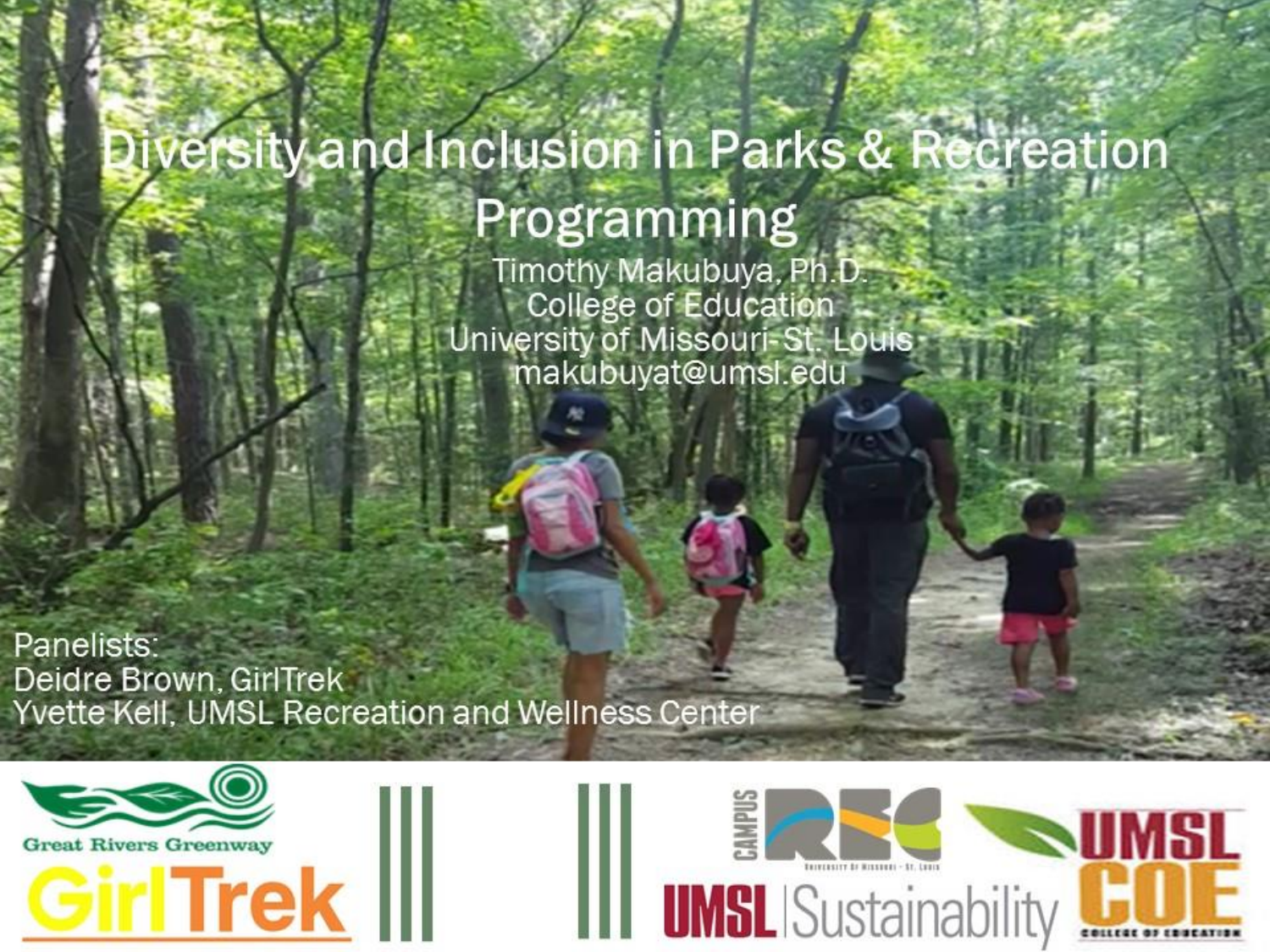#### **Description**

■ This is an informal panel discussion about diversity and inclusion in parks and recreational programs. The views are those of the panelists.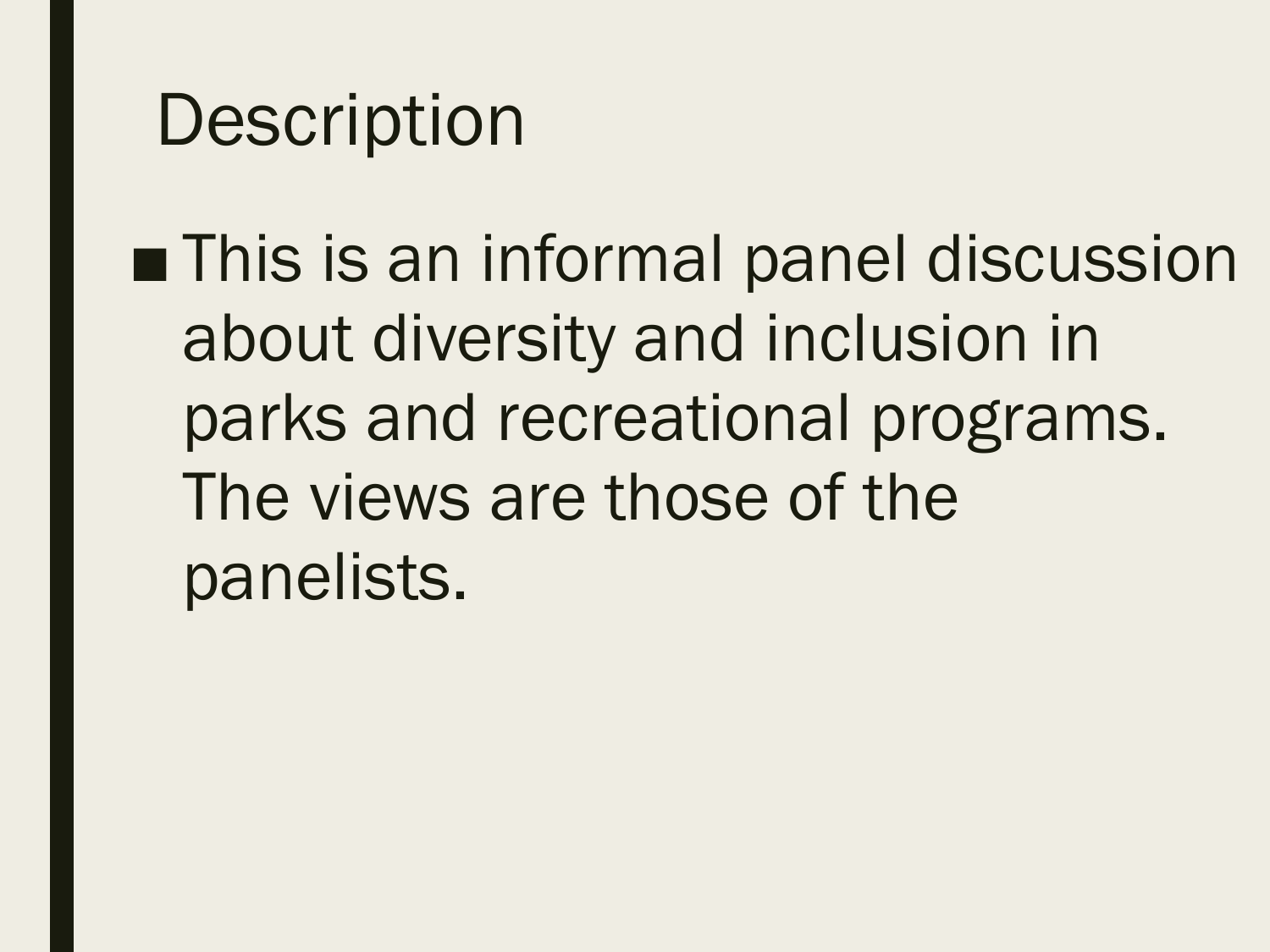#### Moderator Bio

Timothy Makubuya, Ph.D., is an Assistant Professor of Health, Physical Education and Exercise Science in the College of Education at University of Missouri St. Louis. He is the Chair of the College of Education's Dean's Committee on Social Justice. Dr. Makubuya researches on health, recreation and wellness initiatives among various populations, with a specific interest in minority health. He has presented on People of Color in the Outdoors: Missed Opportunities for Physical Activity at the ACSM's 2018 Annual Meeting, World Congress on Exercise is Medicine®, and World Congress on the Basic Science of Muscle Hypertrophy and Atrophy. He has also presented on Obesity among immigrant populations at North American Refugee Health Conference. His most recent presentation titled "Health, Fitness and Urban Life: Harnessing Opportunities for Health and Fitness in an Urban Life" was at a Minority Science Engineering Improvement Program conference.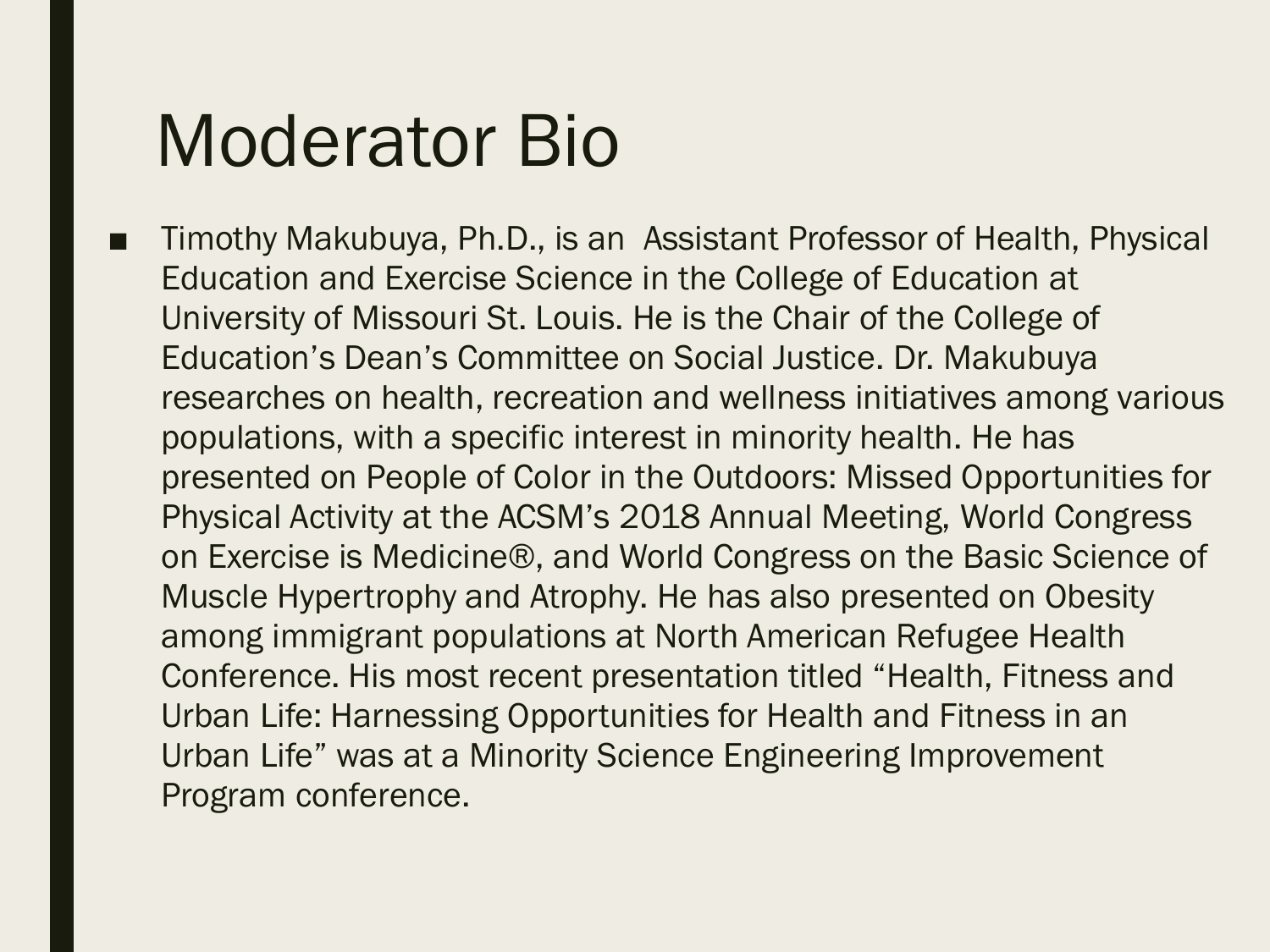#### Panelists

#### ■ Deidre Brown- GirlTrek

#### ■ Yvette Kell- UMSL Recreation & Wellness Center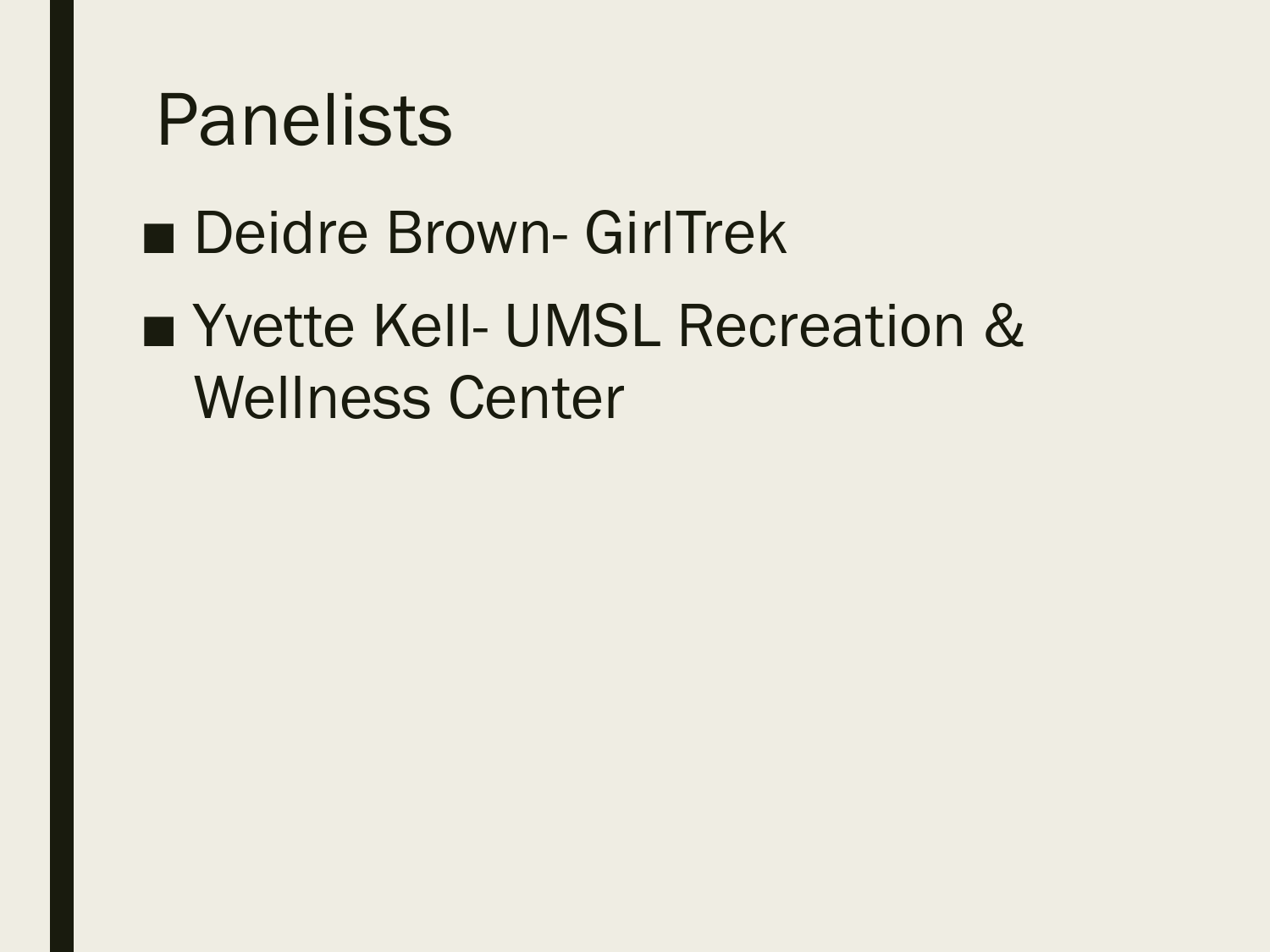#### ■ How enthusiastic are you being on this panel? (3 minutes)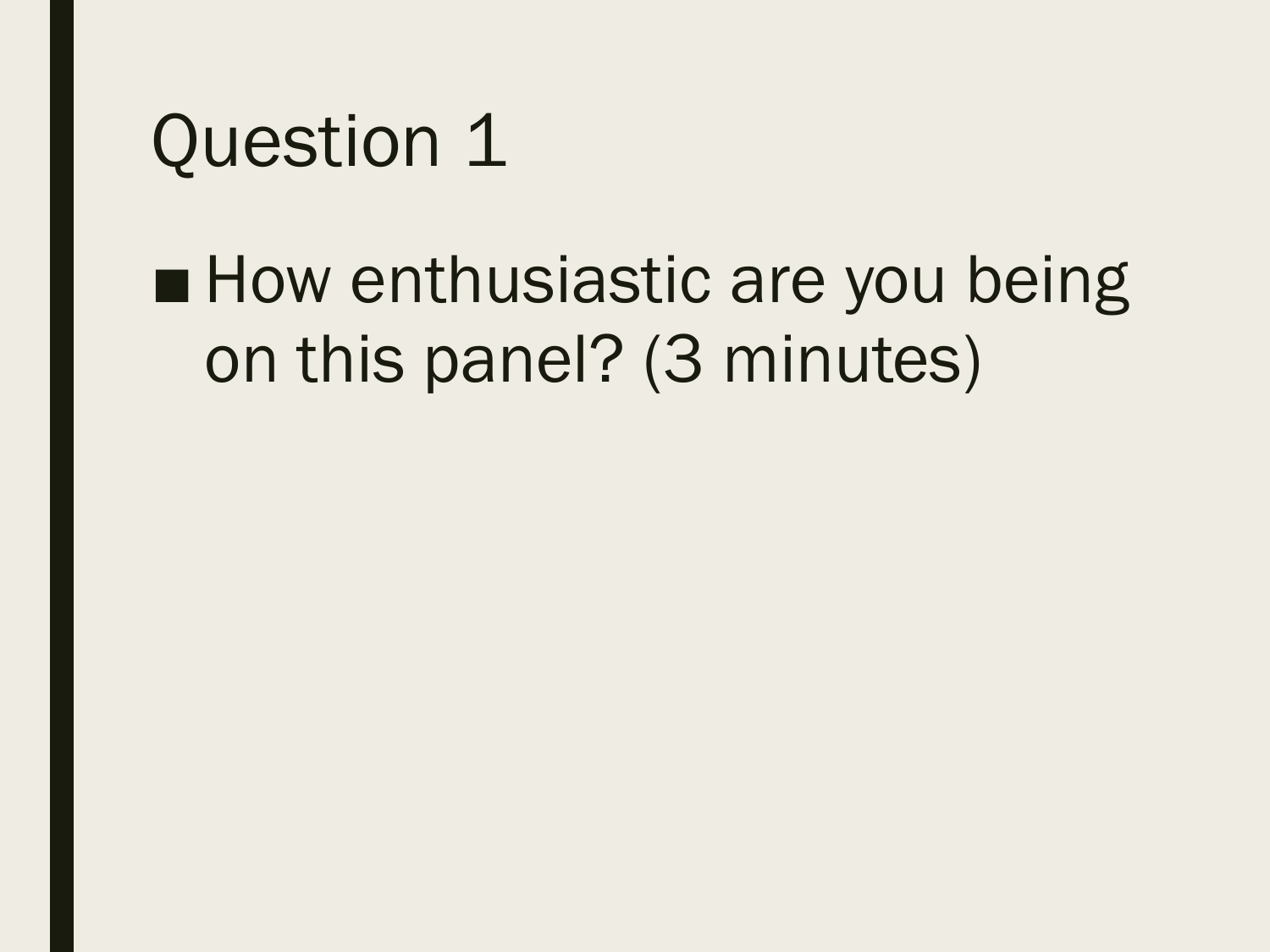#### ■ What is Diversity to you? (3 minutes)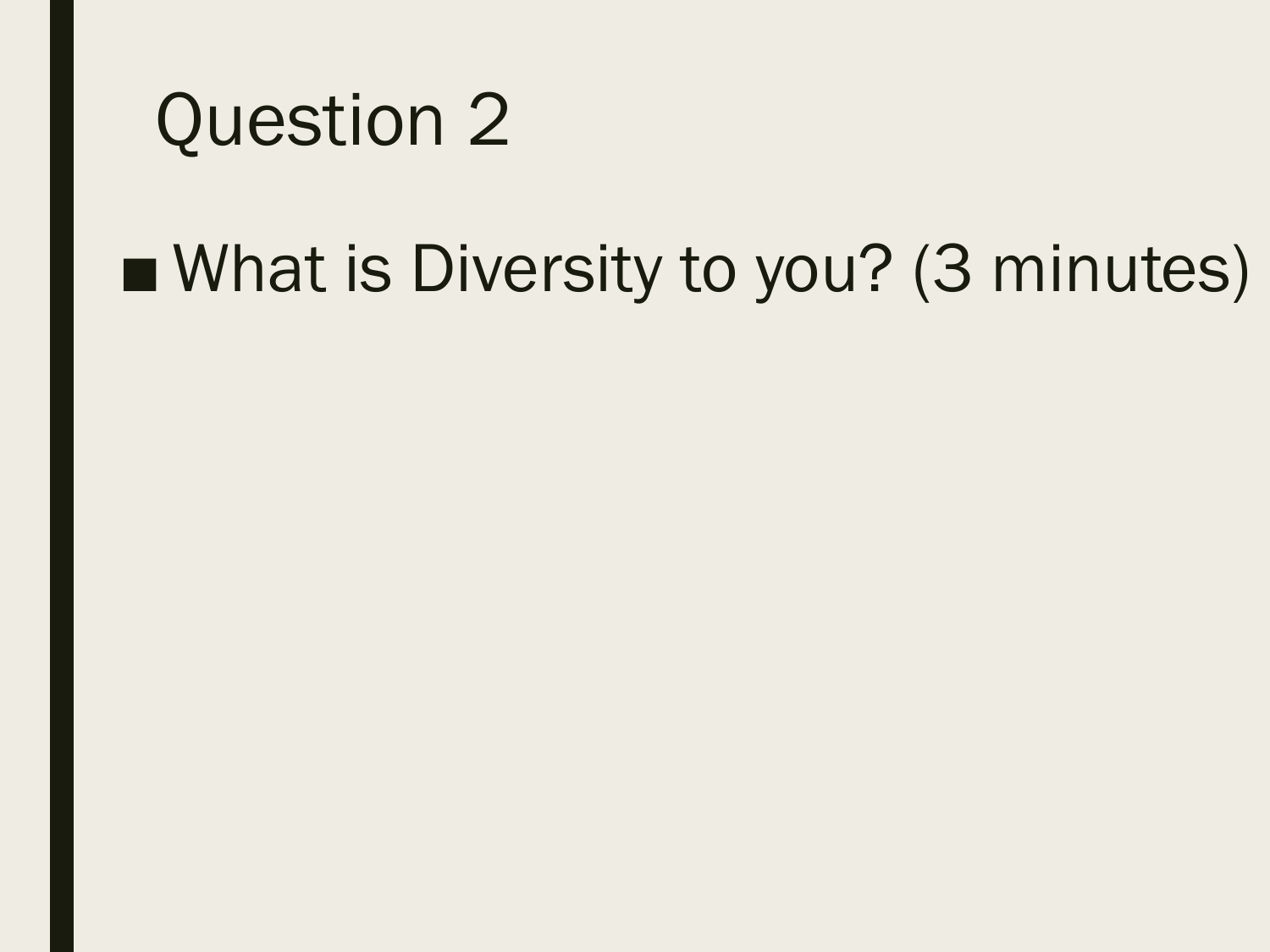#### ■ What is Inclusion to you? (3 minutes)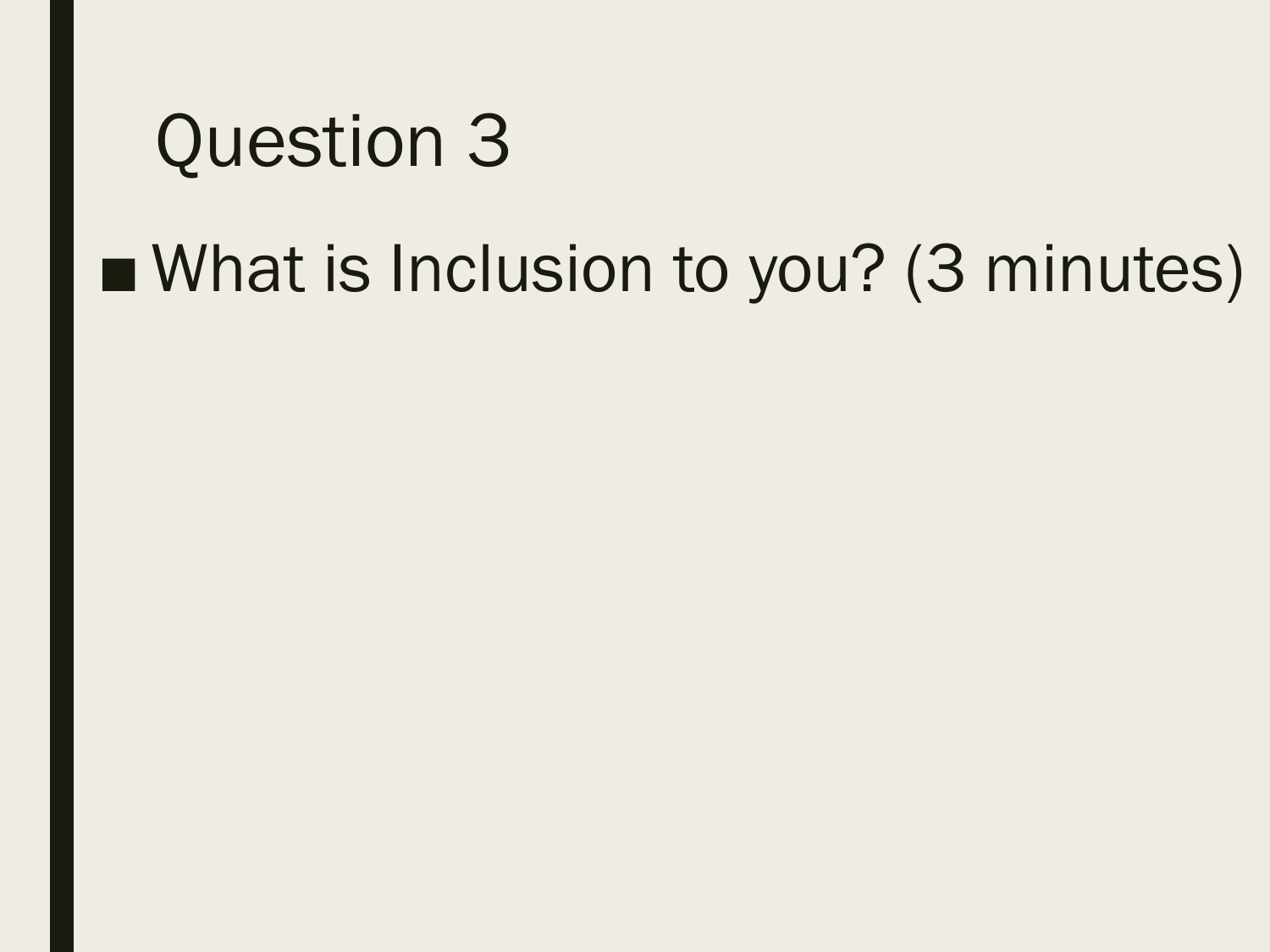■ How does your Organization foster Diversity and Inclusion? How is the organization currently approaching D&I? (3 minutes)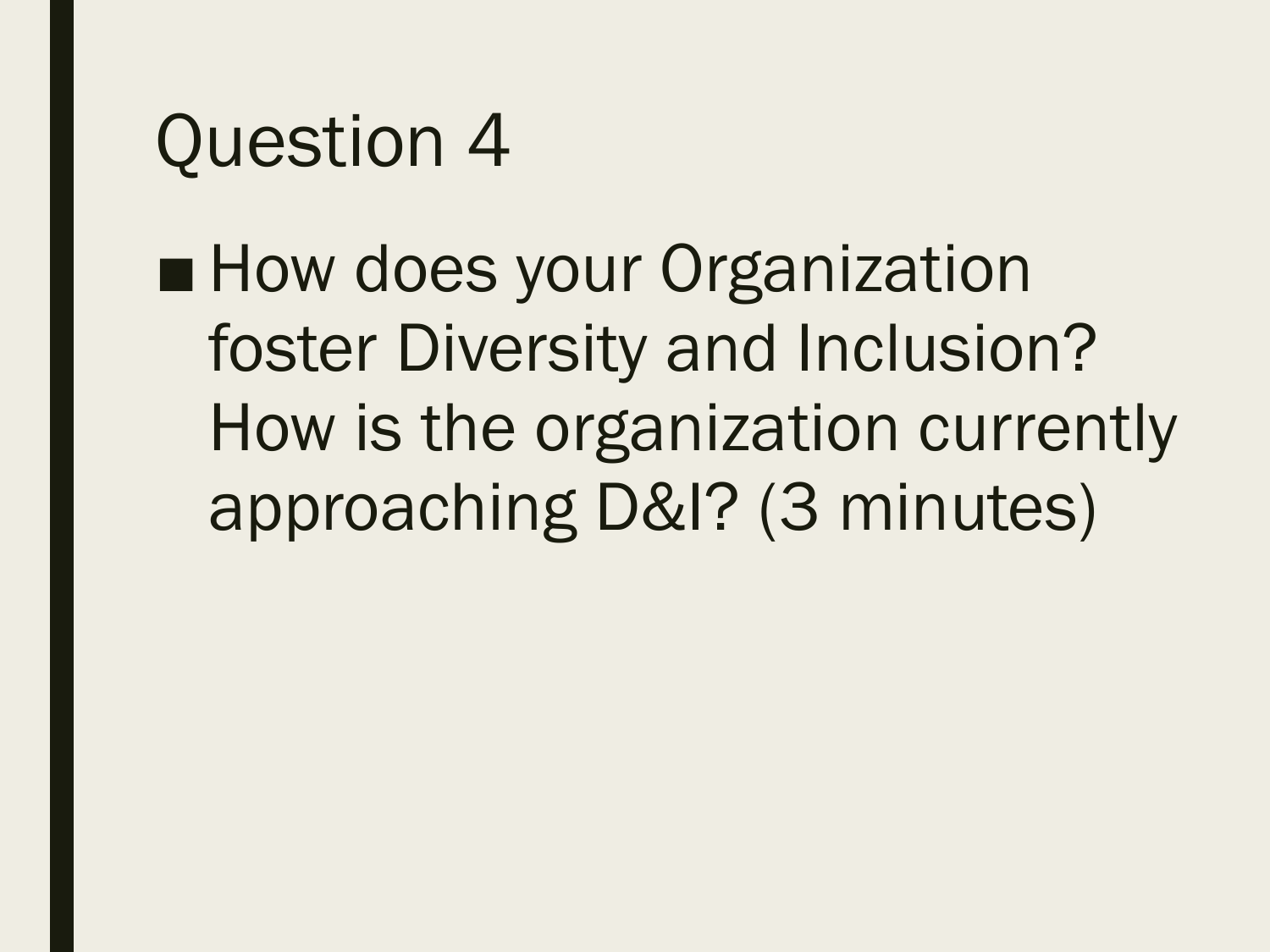■ So your organization is particularly involved in - Falk to us about the diversity of its members and programs. (3 minutes)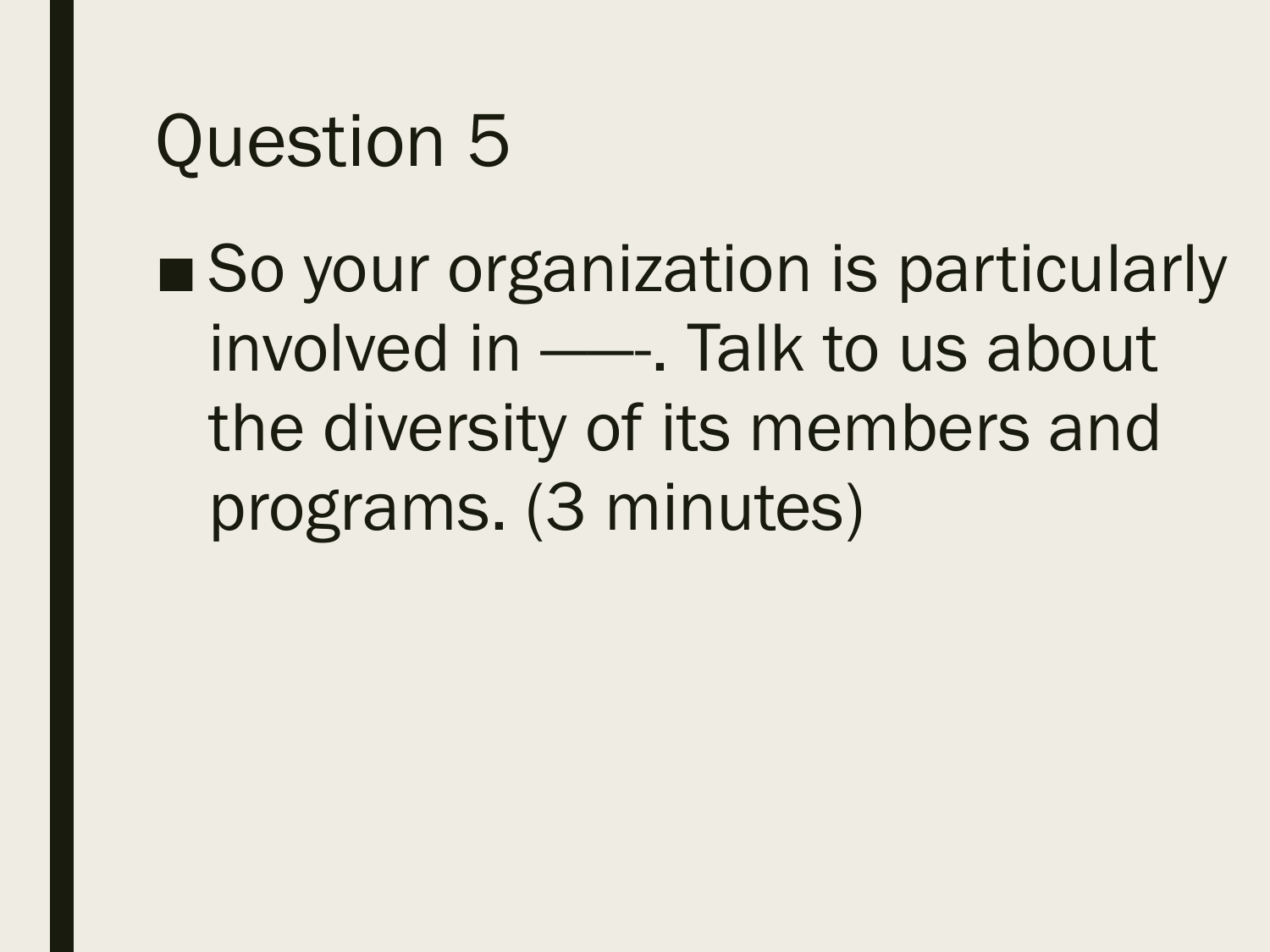■ What impact are you currently making in communities, where and how? What are the challenges to fostering diversity and inclusion for Girl Trek, KAMP, RWC? (3 minutes)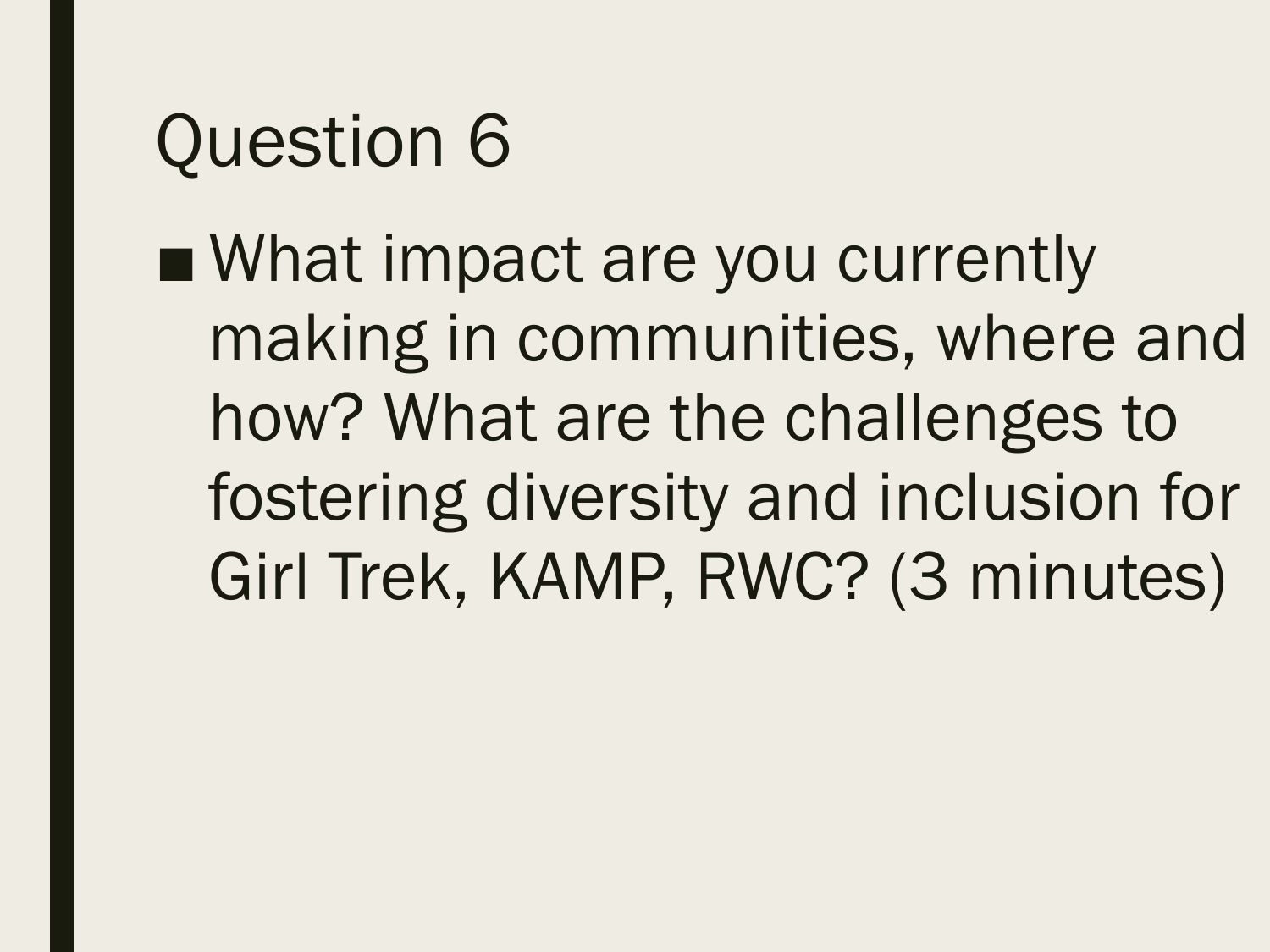■ What Diversity related activities are on going now in your organization? (3 minutes)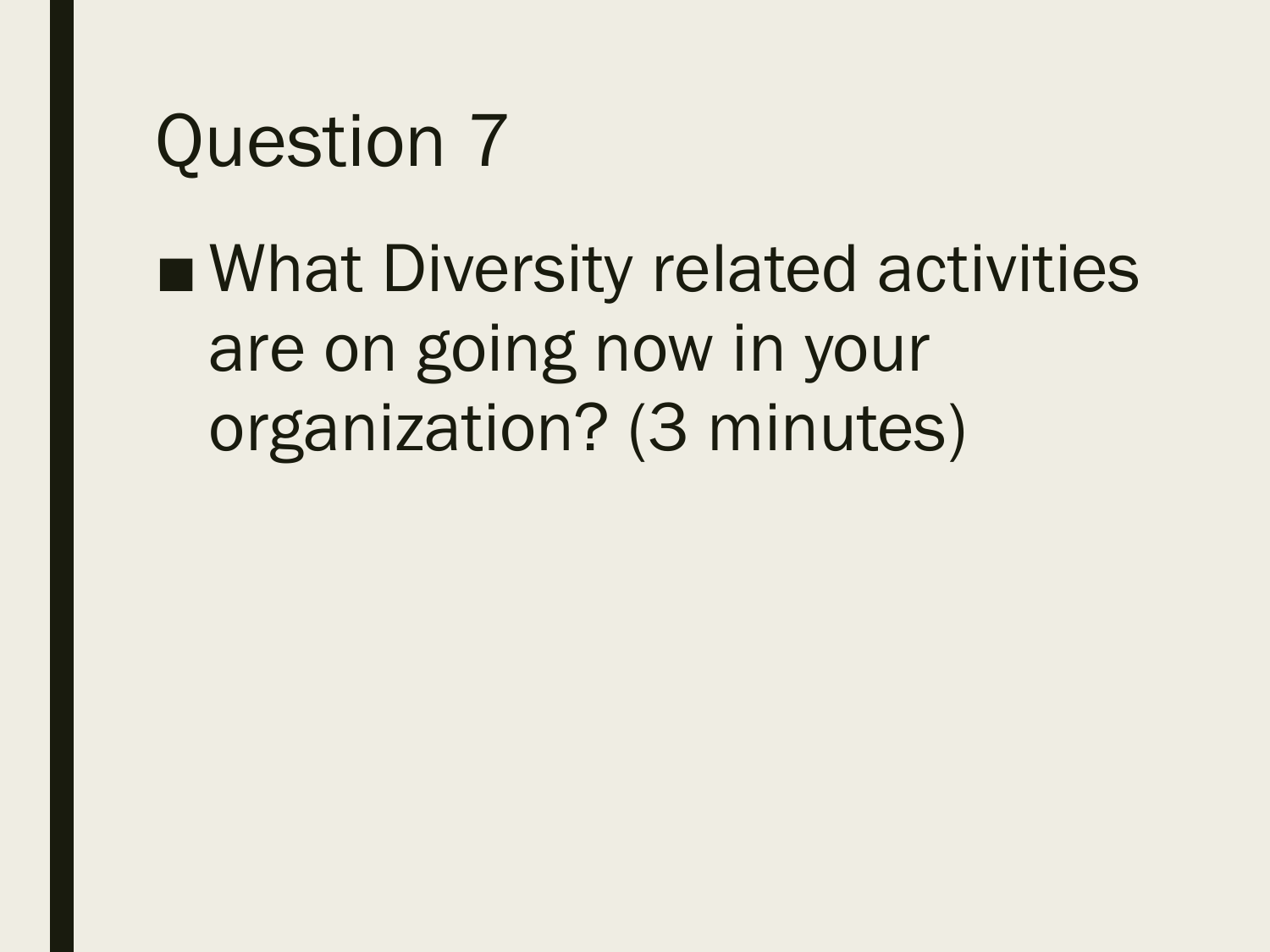■ How is your organization reaching out to children, youth, adults, older adults in various diverse communities? (3 minutes)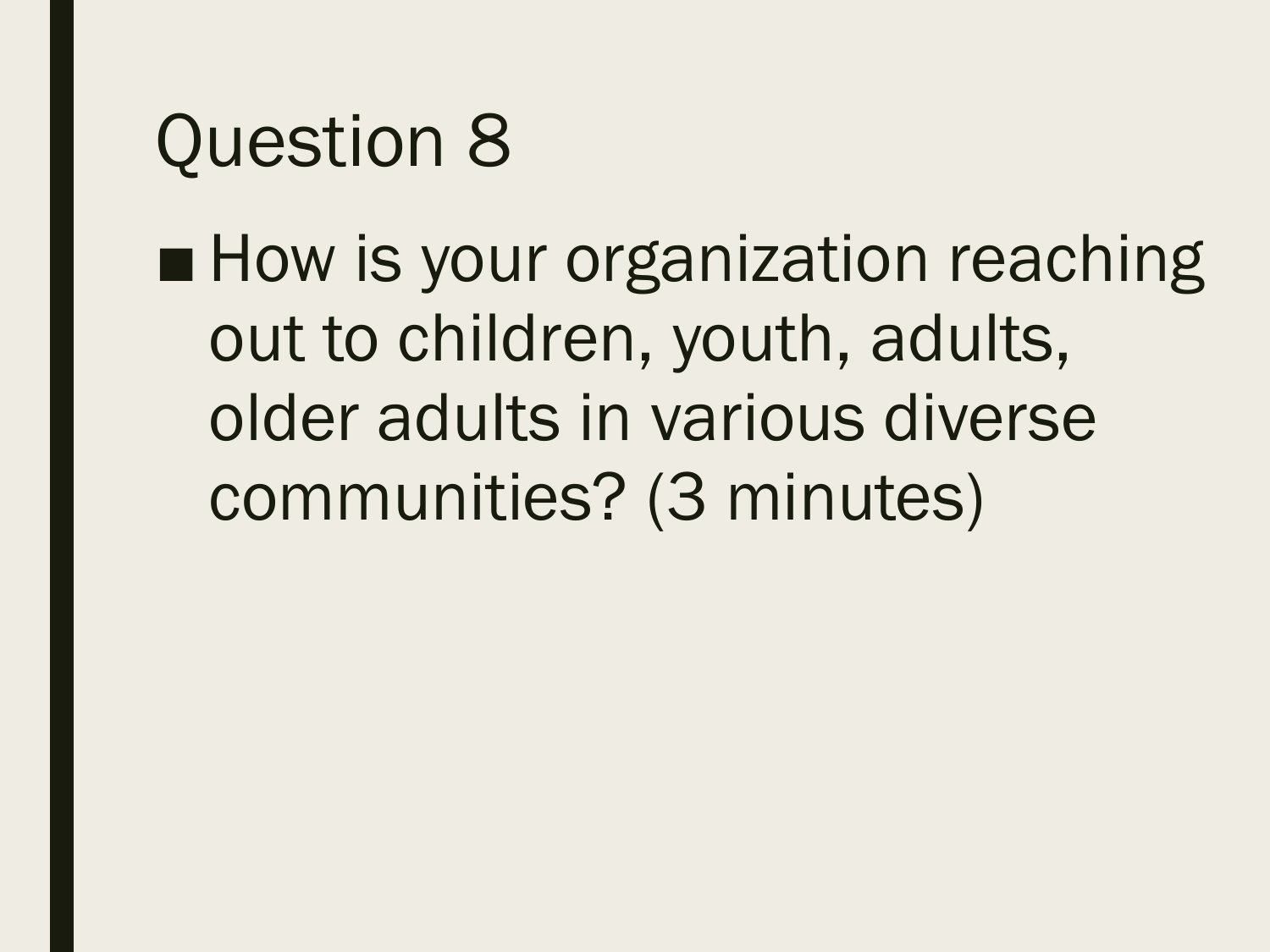■ What future diversity and inclusion related activities has your organization planned/in collaboration with other organizations? (3 minutes)